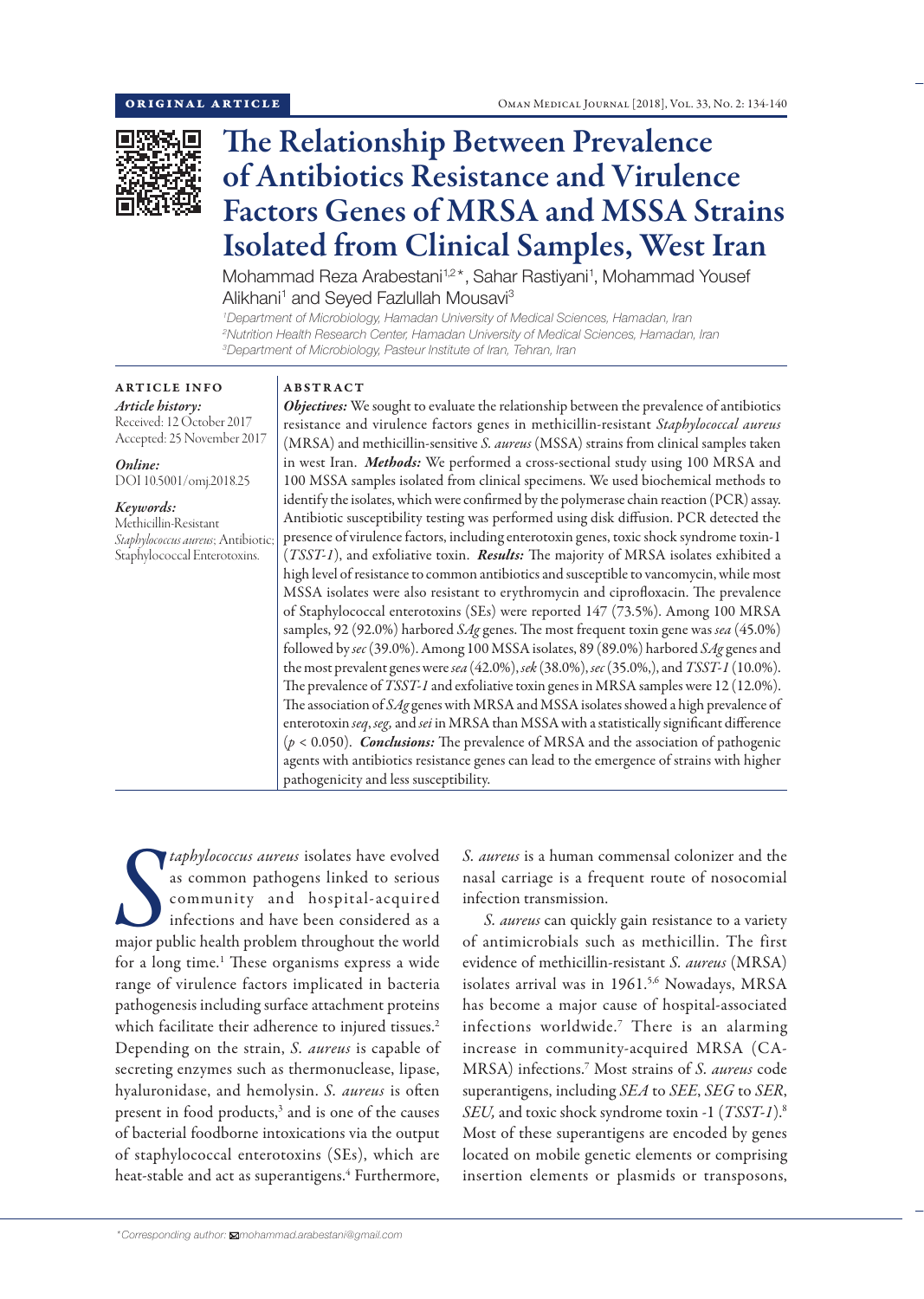so-called pathogenicity islands (e.g., *TSST-1* and some enterotoxins) or lysogenic bacteriophages.<sup>9</sup>

Superantigens that induce vomiting in a primate model are designated the classical SE type. Those that lack the activity or have not been implicated in this condition are classified as the SE-like (SEls) type.10 The staphylococcal enterotoxin F (SEF) lacks emetic activity, but it is associated with *TSST-1*. 11 Other studies have exhibited that staphylococcal phage Q3 carries *sea* (in strain Mu50), *sep* (strain N315), or in case of *sea*-*sek*-*seq* (strain MW2) genes.12 On the other hand, a family of pathogenicity islands carry *seb*-*sek*-*seq* (e.g., SaPI1 in strain COL), *TSST-sec3-sel* (SaPI2 in strains N315 and Mu50), or *sec-sel* (SaPI3 in strain MW2).13 The locus encoding the enterotoxins SEG, SEI, SEM, SEN, and SEO is currently known as *egc* (enterotoxin gene cluster).<sup>14</sup> It is intriguing that the prevalence of *egc* gene in isolate of *S. aureus* seems to be negatively correlated with the severity of infection. For SEA, the situation is precisely the opposite: the toxin gene is significantly more often present among invasive isolates.<sup>15</sup>

This study deals with development of a rapid, reliable and low-cost polymerase chain reaction (PCR)-based protocol for the detection of most known *SE* genes, the *TSST-1* gene, exfoliative toxins, and *egc* in *Staphylococcus* spp.

## METHODS

Two-hundred clinical samples were collected from July 2013 to June 2014 in Beheshti, Besat, Sina, and Fatemieh Hospitals, Hamadan, Iran, as shown in Table 1. The isolates were identified at species level using routine microbiological methods and *S. aureus*ATCC 25423 and *S. epidermidis* were used as positive and negative controls, respectively. PCR targeting of *nuc* and *mecA* genes were used to confirm phenotypic speciation and methicillin resistance.16

Antibiotic susceptibility testing were carried out using the Kirby-Bauer disk diffusion technique according to Clinical and Laboratory Standard Institute 2013 guidelines, $17$  Applied antibiotics (Mast, England) including cefoxitin 30  $\mu$ g, tetracycline (TE) 10 μg, gentamycin (GM) 10 μg, erythromycin (E) 15 μg, vancomycin (VAN) 30 μg, amikacin (AK) 30 μg, imipenem (IMP) 10 μg, linezolid (LZ) 10 μg, tigecycline (TG) 15 μg, ciprofloxacin (CIP) 5 μg, clindamycin (CD) 2 μg, tobramycin (TO) 10 μg, rifampin (RF) 5 μg, and trimethoprim/sulfamethoxazole (TMP/SMX) 1.25/23.75 μg. Methicillin resistance was examined using cefoxitin disk and confirmed by the *mecA*specific PCR.

Total DNA was extracted using the DNA extraction Kit (BioFlux Co., Japan), according to the manufacturer's instructions. Quality of extracted DNA was assessed spectrophotometrically by the Nanodrop ND-1000 (Nanodrop Technologies, Inc., Wilmington, DE, USA). Following the DNA extraction, PCR targeting of *nuc* gene was used for confirmation of *S. aureus* strains. PCR was carried out in a final volume of a 20 μL reaction mixture containing 10 μL of 2X Taq premix Mastermix (Parstous Biotech Co., Iran), 5 μL of sterile double distilled water, 1 μL of forward primer, 1 μL of reverse primer, and 3 μL of DNA sample. The DNA of samples, as well as the DNA of positive control (*S. aureus* ATCC 25423) and a negative control (*S. epidermidis*), were amplified by an initial denaturation step for 5 minutes at 94 °C followed by 35 cycles of 94 °C for 60 seconds, 50 °C for 60 seconds, and 72 °C for 1 minute and a final extension step at 72 °C for 10 minutes in a Bio-Rad Thermal Cycler (Bio-Rad Laboratories, Inc., USA). The products PCR were subjected to 1.5% agarose gel electrophoresis.

The PCR assay targeting *mecA* gene coding methicillin resistance was performed for all isolates. Primer sequences included: forward (5'- GTAGAAATGACTGAACGTCCGATAA-3') and reverse (5'- CCAATTCCACATTGTTTCG GTCTAA-3'). *S. aureus* ATCC 25923 was included as the positive control. PCR was carried out in a final volume of a 20 μL. The initial denaturation was at 92 °C for 5 minutes. Denaturation at 94 °C for 60 seconds, annealing at 56 °C for 1 minute, and extension at 72 °C for 1 minute was maintained for 35 cycles.

Each isolate was tested by seven multiplex PCRs according to the method of Holtfreter for the genes: (i) *sea*, *seh,* and *seo*; (ii) *sed*, *etd,* and *eta*; (iii) *see*, *seb,*  and *sem*; (iv) *sen*, *seq,* and *sej*; (v), *ser*, *seu,* and *sep*; (vi) *sel*, *sei,* and *TSST*; and (vii) *seg*, *sek,* and *sec*. Primers sequences are provided in Table 2. The reaction mixture for the PCR assay was 20 μL, and was prepared as previously described. DNA denaturation at 95 °C for 5 minutes was followed by 35 cycles of amplification (95 °C for 30 seconds, 55 °C for 30 seconds, and 72 °C for 60 seconds), ending with a final extension at 72 °C for 10 minutes.<sup>18,19</sup>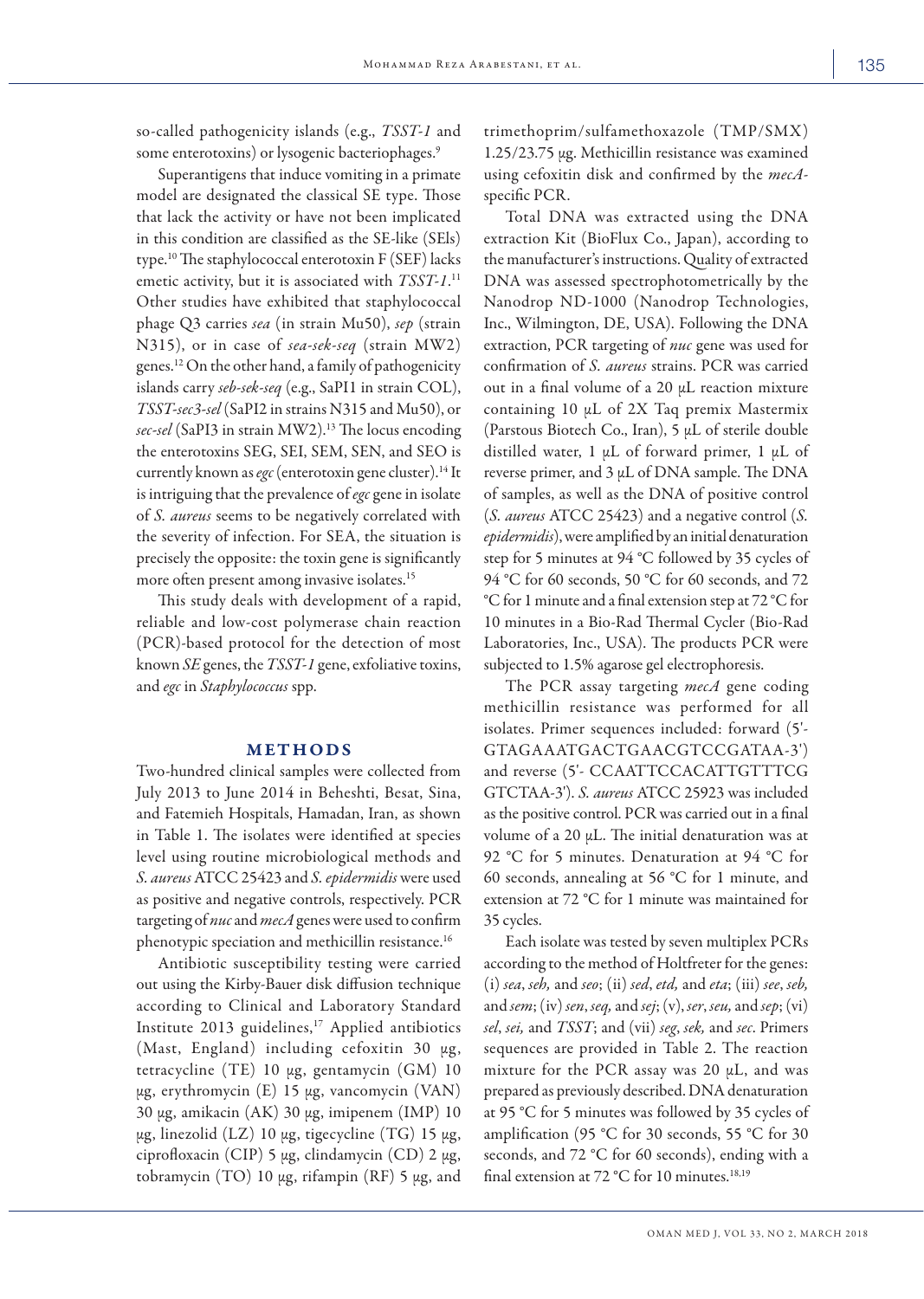| Gene               | <b>Target genes</b>       | Primer sequence (5'-3')                                                                                                                                                                                                   | PCR product (bp)  |
|--------------------|---------------------------|---------------------------------------------------------------------------------------------------------------------------------------------------------------------------------------------------------------------------|-------------------|
| Multiplex 1        | sea<br>seh<br>seo         | F:GAAAAAAGTCTGAATTGCAGGGAACA<br>R : CAAATAAATCGTAAT TAACCGAAGGTTC<br>F: CAATCACATCATAT<br>GCGAAAGCAG<br>R: CATCTACCCAAAC<br>ATTAGCACC<br>F: AGTTTGTGTAAGAAG<br>TCAAGTGTAGA<br>R: ATCTTTAAATTCAGC<br>AGATATTCCATCTAAC      | 560<br>780<br>180 |
| Multiplex 2        | sed<br>etd<br>eta         | F: GAATTAAGTAGTACC<br>GCGCTAAATAATATG<br>R: GCTGTATTTTTCC<br>TCCGAGAGT<br>F: CAAACTATCATGTAT<br>CAAGGATGG<br>R: CCAGAATTTCCC<br>GACTCAG<br>F: ACTGTAGGAGCTA<br>GTGCATTTGT<br>R: TGGATACTTTTGTCT<br><b>ATCTTTTTCATCAAC</b> | 492<br>358<br>190 |
| <b>Multiplex 3</b> | see<br>seb<br>sem         | F: CAAAGAAATGCTTTA<br>AGCAATCTTAGGC<br>R: CACCTTACCGCCAAAGCTG<br>F: ATTCTATTAAGGACA<br>CTAAGTTAGGGA<br>R: ATCCCGTTTCATAAGGCGAGT<br>F: CTATTAATCTTTGG<br>GTTAATGGAGAAC<br>R: TTCAGTTTCGACAG<br>TTTTGTTGTCAT                | 482<br>404<br>326 |
| Multiplex 4        | sen<br>seq<br>sej         | F: CGTGGCAATTAGACGAGTC<br>R:GACTCGTCTAATTGCCACG<br>F: ACCTGAAAAGCTTCAAGGA<br>R: CGCCAACGTAATTCCAC<br>F: TCAGAACTGTTGTTCCGCTAG<br>R:GAATTTTACCAYCAAAGGTAC                                                                  | 474<br>204<br>138 |
| Multiplex 5        | sep<br>seu<br>ser         | F:GAATTGCAGGGAACTGCT<br>R:GGCGGTGTCTTTTGAAC<br>F:AATGGCTCTAAAATTGATGG<br>R:ATTTGATTTCCATCATGCTC<br>F:AGCGGTAATAGCAGAAAATG<br>R:TCTTGTACCGTAACCGTTTT                                                                       | 182<br>215<br>363 |
| Multiplex 6        | <b>TSST</b><br>sel<br>sei | F:TTCACTATTTGTAAA<br>AGTGTCAGACCCACT<br>R: TACTAATGAATTTTT<br>TTATCGTAAGCCCTT<br>F: GCGATGTAGGTCCAGGAAAC<br>R: CATATATAGTACGA<br>GAGTTAGAACCATA<br>F: CTAGCGGAACAACAGTTCTGA<br>R: AGGCAGTCCATCTCCTG                       | 180<br>234<br>461 |
| Multiplex 7        | seg<br>sek<br>sec         | F:TCTCCACCTGTTGAAGG<br>R:AAGTGATTGTCTATTGTCG<br>F:ATGCCAGCGCTCAAGGC<br>R:AGATTCATTTGAAAA<br>TTGTAGTTGATTAGCT<br>F:CTTGTATGTATGGAGG<br>AATAACAAAACATG<br>R:CATATCATACCAAAA<br>AGTATTGCCGT                                  | 323<br>134<br>275 |

Table 1: Primer sequences.

*PCR: polymerase chain reaction; TSST: toxic shock syndrome toxin.*

One sample of each enterotoxin, as well as *mecA*  PCR products (amplicons), was sequenced by Bioneer

Co., Korea mediated by Takapouzist Co., Iran and the data were analyzed using the Chromas software.

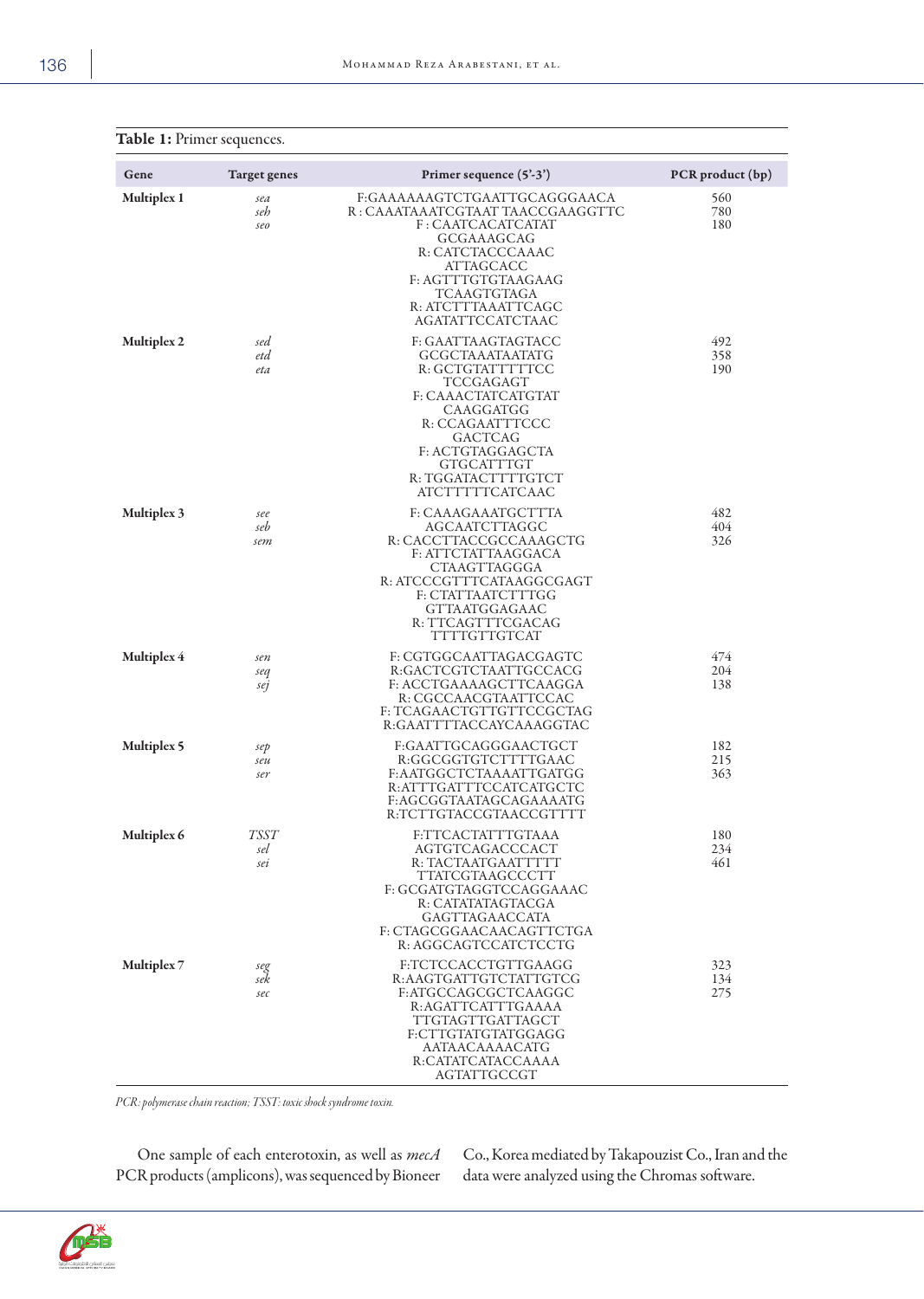| <b>Samples</b>   | <b>MRSA</b> | <b>MSSA</b> | <b>Total</b> |
|------------------|-------------|-------------|--------------|
| Sputum           | 19          | 9           | 28           |
| Pus              | 3           | 1           | 4            |
| <b>Blood</b>     | 40          | 18          | 58           |
| Puncture         | 15          | 6           | 21           |
| Urine            | 21          | 11          | 32           |
| Pharyngeal swabs | 2           | 5           | 7            |
| Nasal swabs      | $\theta$    | 50          | 50           |
| Total            | 100         | 100         | 200          |

Table 2: The distribution of isolates among clinical specimens.

*MRSA: methicillin-resistant staphylococcal aureus; MSSA: methicillin-sensitive S. aureus.*

Data was analyzed using SPSS Statistics (SPSS Inc. Released 2007. SPSS for Windows, Version 11.0. Chicago, SPSS Inc). Descriptive statistical methods were used to determine the frequency, percentage, and mean. Chi-square test was used to compare the qualitative results, and independent *t*-test to compare quantitative data. A  $p$ -value  $\leq 0.050$  was considered significant in comparative data.

#### RESULTS

Among the 200 specimens, the total number of samples from males was 105 (52.5%) and 95 from females (47.5%). The distribution of isolates amoung the samples is shown in Table 2.

The results of antibiotic resistance of MRSA and MSSA isolates have been presented in Table 3. Chisquared analysis of the presence of the virulence and resistance genes showed preferential distribution to MRSA in comparison with MSSA isolates ( $p \leq 0.050$ ). There was a significant relationship between the pathogenicity of MSSA and MRSA and the presence of antibiotics resistance agents.

In our study, MRSA isolates were more prevalent in males (54.0%) than females (46.0%), whereas MSSA isolates were more prevalent in females (59.0%) than males (41.0%) with no significant statistical difference ( $p = 0.109$ ). There was no significant association of MRSA and MSSA with age ( $p = 0.126$ ).

The distribution of *SAg* genes among MRSA and MSSA strains is presented in Table 4. Among MRSA isolates, 92 (92.0%) harbored *SAg* genes and the most frequent toxin gene was *sea* (45.0%), followed by *sec* (39.0%). Among MSSA isolates, 89 (89.0%) harbored *SAg* genes and the most prevalent genes were *sea* 42 (42.0%), *sek* 38 (38.0%), *sec* 35 (35.0%), and *TSST-1*, which were harbored by 10.0% of strains. None of the investigated isolates carried the *eta* gene. The *etd* gene in MRSA was detected only in two strains that belonged to puncture samples. In MSSA, *etd* was detected in two strains isolated from blood and puncture samples. The association of *SAg* genes with MRSA and MSSA isolates showed a higher prevalence of enterotoxin *seq*, *seg,* and *sei* in MRSA than MSSA with significant difference  $(p = 0.014)$ ,  $(p = 0.001)$  and  $(p = 0.009)$ , respectively [Table 4]. There were no significant difference among MRSA and MSSA with other *SAg* (*p* > 0.050).

The results of the basic local alignment search tool (BLAST) of intended genes product indicated

| <b>Antibiotics</b> | Antibiotic resistance of MRSA and MSSA clinical isolates, n (%) |             |                           |             |  |
|--------------------|-----------------------------------------------------------------|-------------|---------------------------|-------------|--|
|                    | <b>MRSA</b>                                                     | <b>MSSA</b> | <b>Overall resistance</b> | $p$ -value  |  |
| Tetracycline       | 91(91.0)                                                        | 52(52.0)    | 143(71.5)                 | ${}< 0.001$ |  |
| Gentamycin         | 90(90.0)                                                        | 25(25.0)    | 115(57.5)                 | 0.009       |  |
| Erythromycin       | 92(92.0)                                                        | 68 (68.0)   | 160(80.0)                 | ${}< 0.001$ |  |
| Vancomycin         |                                                                 |             |                           | ٠           |  |
| Cefoxitin          | 100(100)                                                        |             | 100(50.0)                 | ${}< 0.001$ |  |
| Clindamycin        | 80(80.0)                                                        | 46(46.0)    | 126(63.0)                 | 0.001       |  |
| Ciprofloxacin      | 95(95.0)                                                        | 66(66.0)    | 161(80.5)                 | ${}< 0.001$ |  |
| TMP/SMX            | 85(85.0)                                                        | 66(66.0)    | 151(75.5)                 | ${}< 0.001$ |  |
| Rifampin           | 85(85.0)                                                        | 45(45.0)    | 130(65.0)                 | ${}< 0.001$ |  |

*TMP/SMX: trimethoprim-sulfamethoxazole.; MRSA: methicillin-resistant staphylococcal aureus; MSSA: methicillin-sensitive S. aureus.* 

Table 3: The pattern of antibiotics resistance among 100 MRSA and 100 MSSA isolates.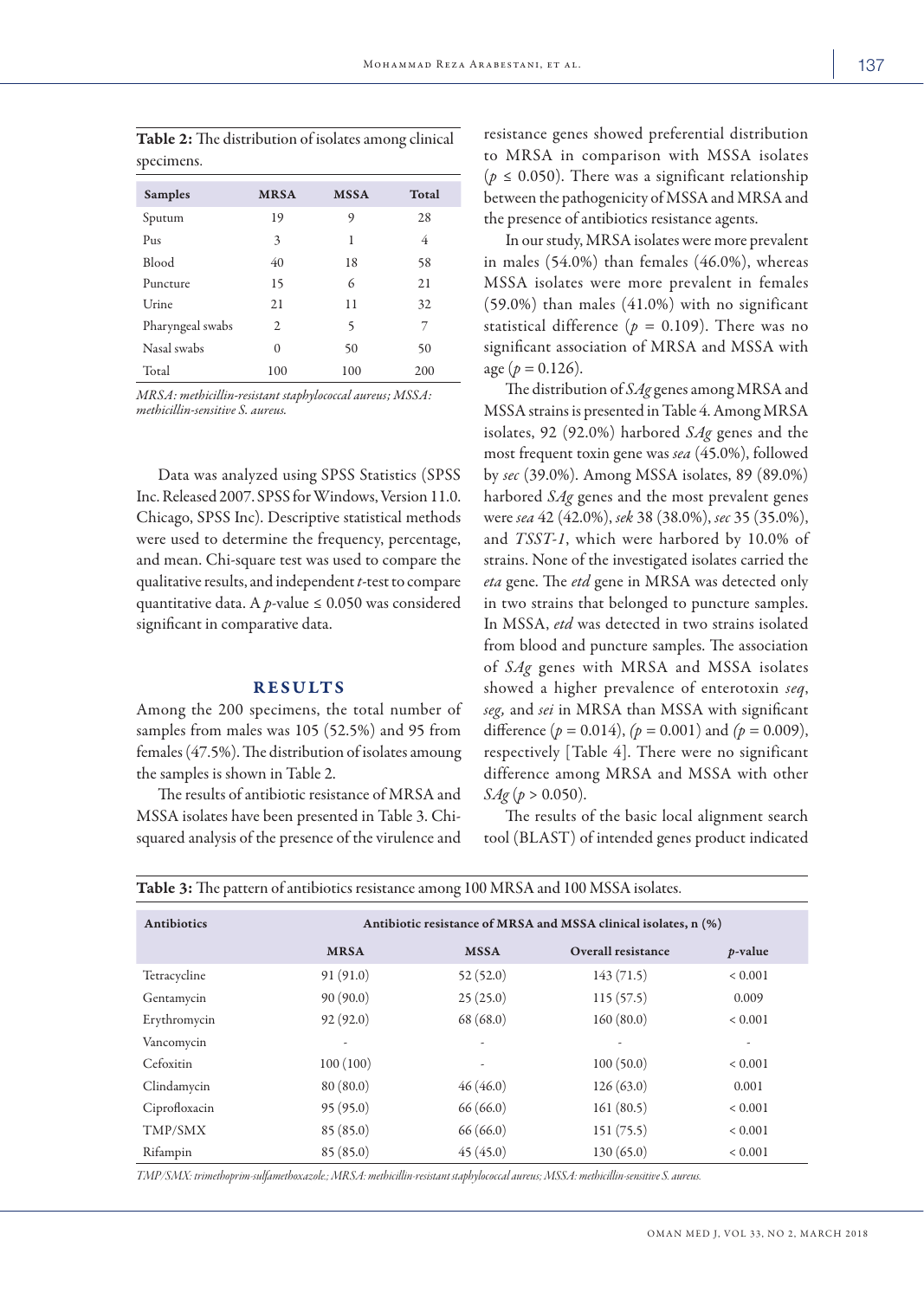| Toxin gene                          | <b>MRSA</b> | <b>MSSA</b> | Total     | $p$ -value |
|-------------------------------------|-------------|-------------|-----------|------------|
| sea                                 | 45(45.0)    | 42(42.0)    | 87(43.5)  | 0.097      |
| seb                                 | 34(34.0)    | 31(31.0)    | 65(32.5)  | 0.190      |
| sec                                 | 39(39.0)    | 35(35.0)    | 74 (37.0) | 0.067      |
| sed                                 | 32(32.0)    | 28(28.0)    | 60(30.0)  | 0.066      |
| $\mathfrak{sec}$                    | 23(23.0)    | 22(22.0)    | 45(22.5)  | 0.351      |
| seh                                 | 34(34.0)    | 24(24.0)    | 58 (29.0) | 0.297      |
| sek                                 | 34(34.0)    | 38 (38.0)   | 72(36.0)  | 0.771      |
| sel                                 | 20(20.0)    | 22(22.0)    | 42(21.0)  | 0.581      |
| sej                                 | 15(15.0)    | 18(18.0)    | 33(16.5)  | 0.186      |
| sem                                 | 19(19.0)    | 21(21.0)    | 40(20.0)  | 0.911      |
| sen                                 | 17(17.0)    | 20(20.0)    | 37(18.5)  | 0.472      |
| $\mathcal{S}\mathcal{C}\mathcal{O}$ | 22(22.0)    | 20(20.0)    | 42(21.0)  | 0.071      |
| sep                                 | 24(24.0)    | 22(22.0)    | 46(23.0)  | 0.945      |
| seq                                 | 34(34.0)    | 22(22.0)    | 56(28.0)  | 0.014      |
| ser                                 | 14(14.0)    | 16(16.0)    | 30(15.0)  | 0.413      |
| seu                                 | 26(26.0)    | 23(23.0)    | 49(24.5)  | 0.852      |
| seg                                 | 21(21.0)    | 13(13.0)    | 34(17.0)  | 0.001      |
| sei                                 | 21(21.0)    | 15(15.0)    | 36(18.0)  | 0.009      |
| etd                                 | 2(2.0)      | 2(2.0)      | 4(2.0)    | 0.360      |
| TSST-1                              | 12(12.0)    | 10(10.0)    | 22(11.0)  | 0.058      |

*MRSA: methicilin-resistant staphylococcus aureus; MSSA: methicilin-resistant S. aureus; TSST: toxic shock syndrome toxin.*

that it has the same DNA sequences and all PCR assay results were confirmed.

## DISCUSSION

In this study, the frequency of MRSA among *S. aureus* isolates was 50.0%. Our results are in agreement with another study from Shiraz that reported a MRSA prevalence of 42.3%.<sup>20</sup> Among the 100 confirmed MRSA isolates, 46 (46.0%) and 54 (54.0%) were isolated from females and males, respectively, which is similar to previous findings in Shiraz, Iran.20 In addition, higher numbers of MRSA was observed in patients aged 45–60 and 15–30 years old, which is consistent with the results from a Malaysian study.<sup>21</sup> Studies on the prevalence of MRSA isolates in clinical samples are inconsistent. Some studies, such as our results, indicated a higher prevalence of MRSA in blood (40.0%) and very low rates (5.0%) in pus and pharyngeal swabs samples. In the study performed by Alfatemi et al,<sup>20</sup> most cases of MRSA (39.79%) were obtained from sputum and the fewest number (2.05%) were gathered from eye and nose samples. A higher percentage of MRSA was found in blood

and urine than other specimens was similar to other studies.<sup>21,22</sup>

Most MRSA isolates were multiple-drug resistant. Resistance to TE and GM was higher in MRSA isolates than MSSA isolates, which in conflict with Asadollahi et al,<sup>23</sup> study. Although some investigations in the recent years have reported increasing number of VAN-resistant MRSA isolates, the results of the current study showed that VAN is still the main antibiotic of choice for treatment of serious and threatening infections caused by MRSA and MSSA isolates. Our results also demonstrated that all isolates were susceptible to VAN, which is in agreement with another study from Iran.23

Studies on the prevalence of enterotoxin gene in MRSA and MSSA isolates are inconsistent. We observed a significant association among the blood samples and high prevalence of enterotoxin in blood  $(p = 0.001)$  were observed, while there was no significant relationship between *SAg* with other samples (*p* > 0.050). The frequency of the *sea* gene in MRSA isolates from various specimens in our study was 45.0%. This figure is similar to studies performed in Tehran (32.07%),<sup>24</sup> Gorgan (58.8%),<sup>25</sup> and Shiraz (27.39%),<sup>20</sup> Iran, but higher than that

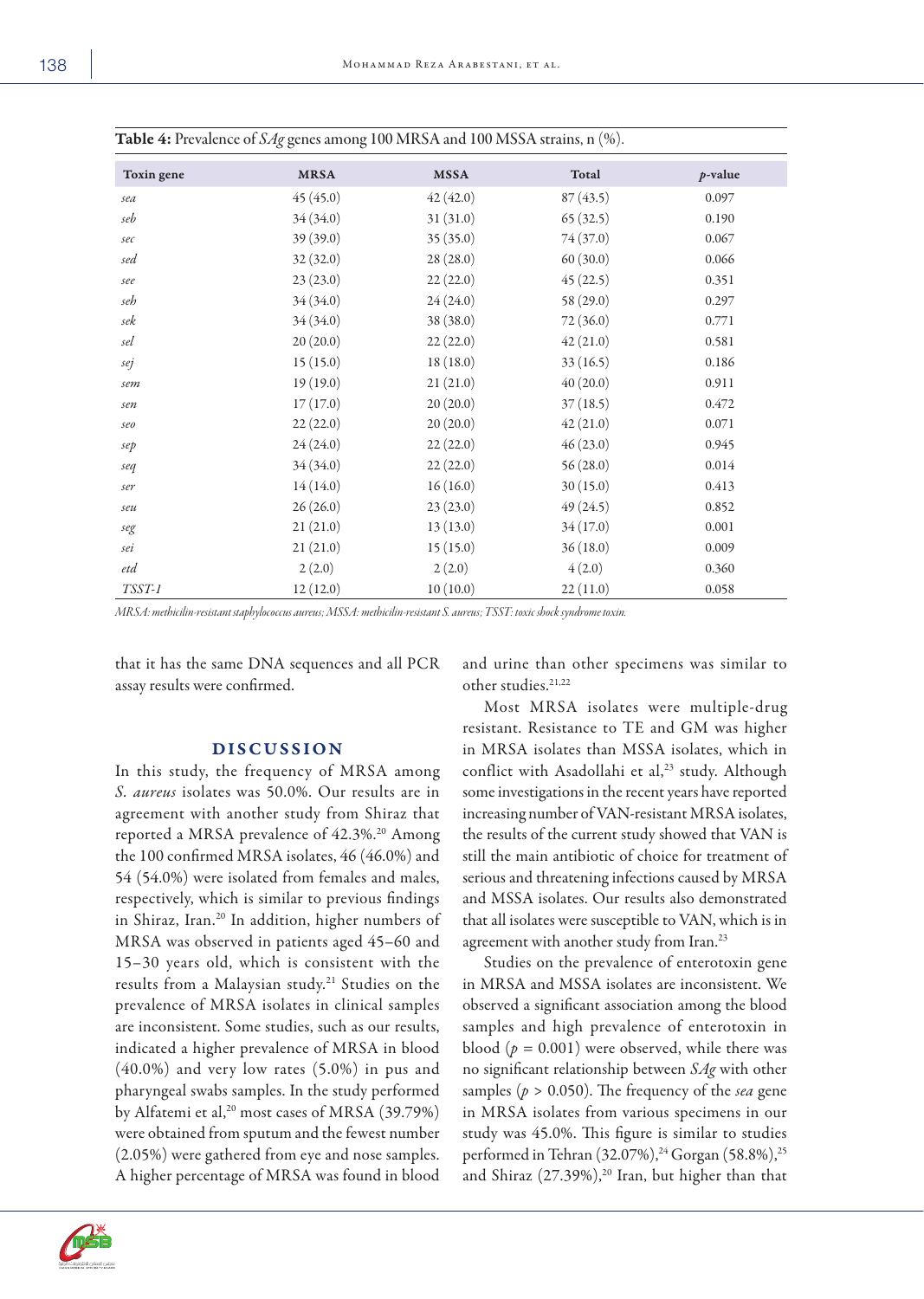of a study from Germany  $(12\%)$ ,<sup>17</sup> Ilam  $(17\%)$ ,<sup>23</sup> Iran, and Korea (17.5%).26 Report of *sea* (35.4%) gene prevalence in China was consistent with our result.19 In our study, the frequency of the *seb* gene was 34.0%, which was inconsistent with other studies in Iran (Gorgan 61.3%,<sup>25</sup> Ilam 2%,<sup>23</sup> and Tehran  $73.58\%$ <sup> $27$ </sup> and studies from other countries (China 5%,<sup>28</sup> Canada 15.78%).<sup>29</sup> These differences could be associated with geographical differences, number of samples, and year. The frequency rates of sed gene in studies performed in Tehran,<sup>28</sup> Shiraz,<sup>20</sup> Korea,<sup>30</sup> and Columbia,<sup>31</sup> were 3.77%, 2.05%, 2.9%, and 7%, respectively.

In this study, 90.5% of isolates carried at least one type of enterotoxin. This result was inconsistent with the results obtained by Asadollahi et al,<sup>23</sup> and in accordance with Alfatemi et al.<sup>20</sup> These discrepancies might be due to the different study locations. There was no significant correlation between enterotoxins of MRSA and MSSA strains observed, except for *seq*, *seg,* and *sei,* which had a statistically significant difference  $p = 0.014$ ,  $p = 0.001$  and  $p = 0.009$ , respectively.

The frequency of *TSST-1* gene in MRSA strains in our study was 12.0%, which were obtained from blood (8%) and nasal septal (4%). Our results were consistent with a study from Shiraz  $(11.64\%)^{20}$  and Germany  $(9.14\%)$ ,<sup>17</sup> and conflicting with those from Ilam  $(46\%)^{23}$  and several other countries (Korea 72.2%, Czech 50%, and 0–78% in the US). In our study, none of the investigated isolates harbored the *eta* gene. The frequency rates of *eta* gene in different studies from Iran were very low (Shiraz and Ilam were  $0.68\%$  and 1%, respectively).<sup>20,23</sup> This was also the finding in other countries including Germany, Turkey, and Colombia<sup>31</sup> (2%, 19.2%, and 3%, respectively). Furthermore, in our study, the frequency rate of *etd* gene in all strains of *S. aureus* was 2.0%, while the *etd* gene was not found in any of the isolates tested by Wu et al.19 The frequency of MRSA enterotoxin genes in different countries and even within a country in different cities or hospitals, have not been determined to be the same. This could be due to differences in the geographical features of each country, the hospital wards where the specimens collected from, number of samples, patients, and health conditions.

One of the strengths of our study compared to similar studies is the number of clinical samples taken from different locations and also the application of seven multiplex PCR complex for detection more than of 20 Staphylococcus toxin genes. Our study is limited by not using advanced typing methods such as pulsed-field gel electrophoresis or multilocus sequence typing for epidemiological interpretation.

#### CONCLUSIONS

Our isolates exhibited a high rate of resistance to CIP and TMP/SMX. There is a significant relationship between virulence genes and antibiotic resistance patterns. Genetic investigations of clinical MRSA and MSSA could provide a global and comprehensive aspect of risk prediction, which can be suitable for short-term and long-term health care policies.

#### *Disclosure*

The authors declared no conflicts of interest. The authors would like to acknowledge the Vice Chancellor of Hamadan University of Medical Sciences for funding of the current study.

#### references

- 1. Pesavento G, Ducci B, Comodo N, Nostro AL. Antimicrobial resistance profile of Staphylococcus aureus isolated from raw meat: A research for methicillin resistant staphylococcus aureus (MRSA). Food Control 2007;18(3):196-200.
- 2. Foster TJ, Höök M. Surface protein adhesins of Staphylococcus aureus. Trends Microbiol 1998 Dec;6(12):484-488.
- 3. Peles F, Wagner M, Varga L, Hein I, Rieck P, Gutser K, et al. Characterization of Staphylococcus aureus strains isolated from bovine milk in Hungary. Int J Food Microbiol 2007 Sep;118(2):186-193.
- 4. Balaban N, Rasooly A. Staphylococcal enterotoxins. Int J Food Microbiol 2000 Oct;61(1):1-10.
- 5. Batchelor FR, Cameron-Wood J, Chain EB, Rolinson GN. 6-Aminopenicillanic acid. V. 6-Aminopenicillanic acid as a substrate for penicillinase and an inducer of penicillinase formation. Proc R Soc Lond B Biol Sci 1961 Aug;154:514- 521.
- 6. Townsend DE, Ashdown N, Bolton S, Bradley J, Duckworth methicillin-resistant Staphylococcus aureus. J Hosp Infect<br>1987 Jan;9(1):60-71.
- 7. Diekema DJ, Pfaller MA, Schmitz FJ, Smayevsky J, Bell J, Jones RN, et al; SENTRY Partcipants Group. Survey of infections due to Staphylococcus species: frequency of occurrence and antimicrobial susceptibility of isolates collected in the United States, Canada, Latin America, Europe, and the Western Pacific region for the SENTRY Antimicrobial Surveillance Program, 1997-1999. Clin Infect Dis 2001 May;32(Suppl 2):S114-S132.
- 8. Omoe K, Hu D-L, Takahashi-Omoe H, Nakane A, Shinagawa K. Comprehensive analysis of classical and newly described staphylococcal superantigenic toxin genes in Staphylococcus aureus isolates. FEMS microbiol lett 2005;246(2):191-198.
- 9. Novick RP. Mobile genetic elements and bacterial toxinoses: the superantigen-encoding pathogenicity islands of Staphylococcus aureus. Plasmid 2003 Mar;49(2):93-105.
- 10. Argudín MÁ, Mendoza MC, Rodicio MR. Food poisoning and Staphylococcus aureus enterotoxins. Toxins (Basel)